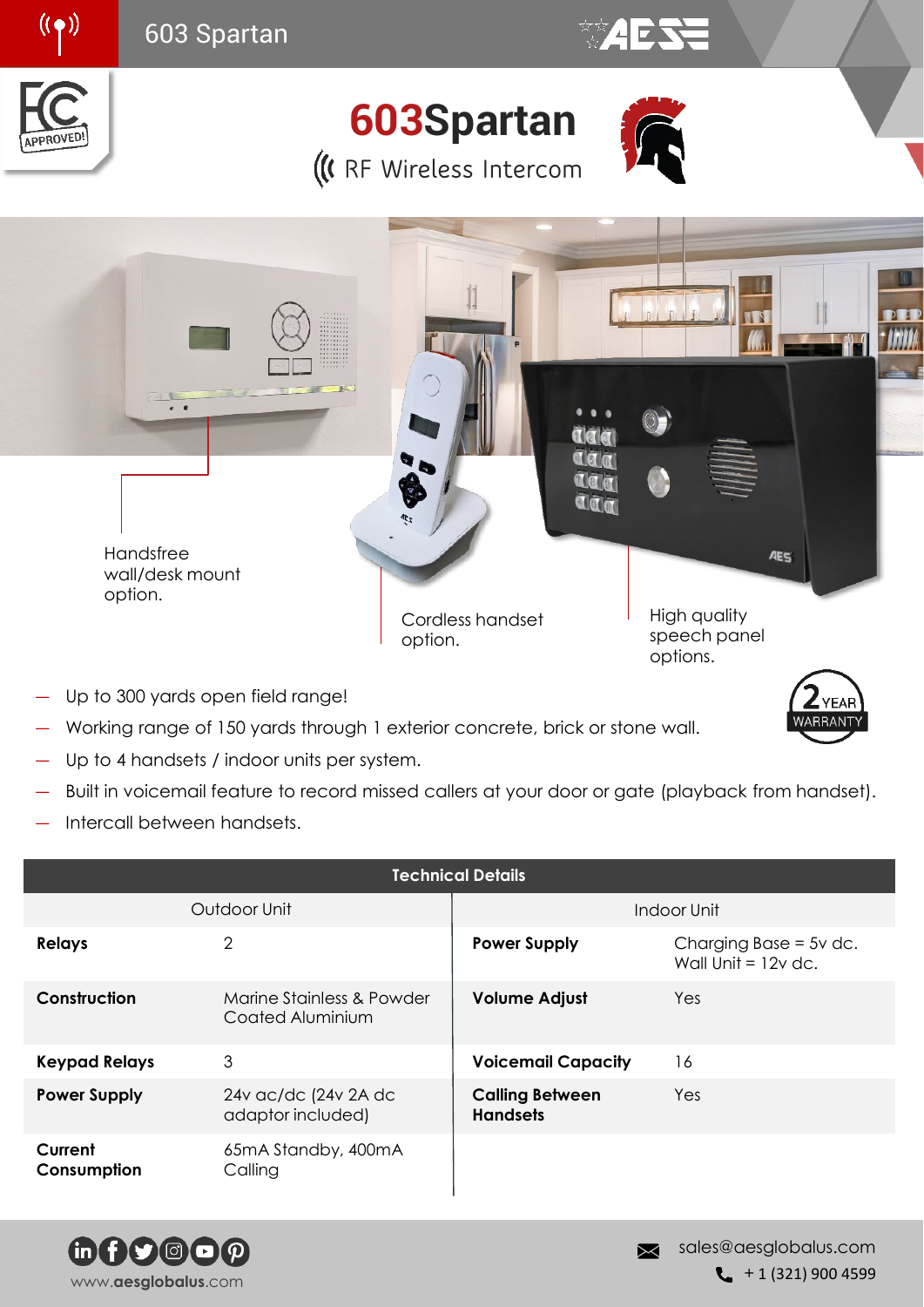







☆☆**4ESS** 

Non keypad panel**, handset** & transmitter. Non keypad panel**, Handsfree handset** & transmitter.



Pedestal mountable, high volume call points, constructed from marine grade stainless steel, powder coated aluminium hood and gloss black toughened acrylic faceplate. Panel options with keypad & non-keypad.



Non keypad panel**, handset**  & transmitter.



Non keypad panel**, Handsfree handset** & transmitter.



Non keypad panel**, handset**  & transmitter.



Non keypad panel**, Handsfree handset** & transmitter.



Stylish, modern curved profile call point with blue wall backlighting effect and illuminated keypad. Constructed from 100% marine grade stainless steel and toughened acrylic faceplate. Panels options with keypad & non-keypad.



sales@aesglobalus.com 网  $\leftarrow$  + 1 (321) 900 4599